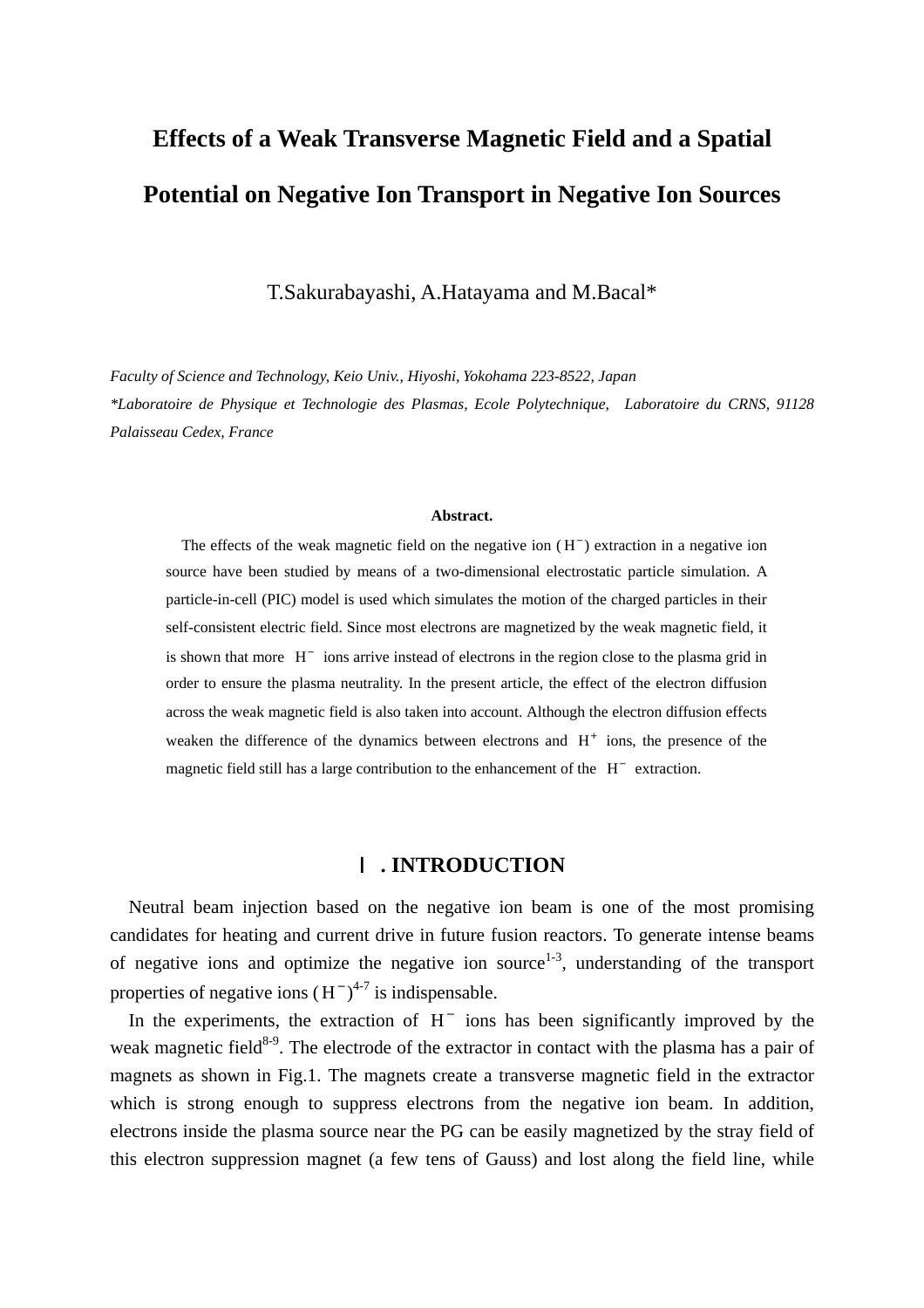positive ions  $(H^+)$  cannot be magnetized because of the larger Larmor radius. This difference in dynamics between electrons and  $H^+$  ions perturbs the plasma neutrality in this region and leads to the formation of a positive electric potential. This modification in the plasma neutrality and resultant electric potential due to the weak magnetic field are considered to be very important for the  $H^-$  ion transport and extraction.

diffusion had little effects on the  $H^-$  transport because most of the electrons were lost along In our previous paper<sup>10</sup>, the idea that more  $H^-$  ions arrive in the region close to the PG in order to ensure the plasma neutrality was confirmed by the PIC simulation. However, the effect of the electron diffusion across the weak magnetic field has not been taken into account. In Ref.[11], preliminary study was done with the effect of electron diffusion. The electron the field line before they diffused across the weak magnetic field.

However, in Ref.[10, 11], we neglected the variation of magnetic field along the field line for simplicity. In the realistic geometry, the magnetic field is stronger near the electron suppression magnets in Fig.1. If we take into account this effect, some electrons may move back and forth along the field line due to the effect of magnetic mirror. Owing to this effect of magnetic mirror, the effective loss time along the field line could become large. Electrons trapped between the magnetic mirrors could have enough time to diffuse across the magnetic field before they are lost along the field line. Thus, in order to perform a more realistic simulation, further analysis incorporating both the effects of (i) the variation of magnetic field and (ii) the collision processes is required.

In this paper, we take into these two effects for overall understanding of the effect of weak magnetic field on the spatial structure of electric potential and on the resultant  $H^-$  transport under more realistic model.

#### **. SIMULATION MODEL**

The motion of the charged particles  $(H<sup>-</sup> ions, H<sup>+</sup> ions and electrons)$  in their self-consistent electric field is calculated by the PIC method $12-15$ . The trajectories of the particles are calculated by numerically solving the equation of motion,

$$
m_s \, d\mathbf{v}/dt = q_s (\mathbf{E} + \mathbf{v} \times \mathbf{B}), \tag{1}
$$

where  $m_s$ , **v**,  $q_s$ , **E** and **B** are the charged particle mass, velocity, charge, electric field and magnetic field for particles of species s, respectively. To obtain the charge density on a grid point, the particle charge is assigned to each grid point by linear interpolation. The particle densities  $(n<sub>s</sub>)$  also are calculated from the charge densities on the grid points. Poisson's equation for the spatial electric potential  $\phi$ ,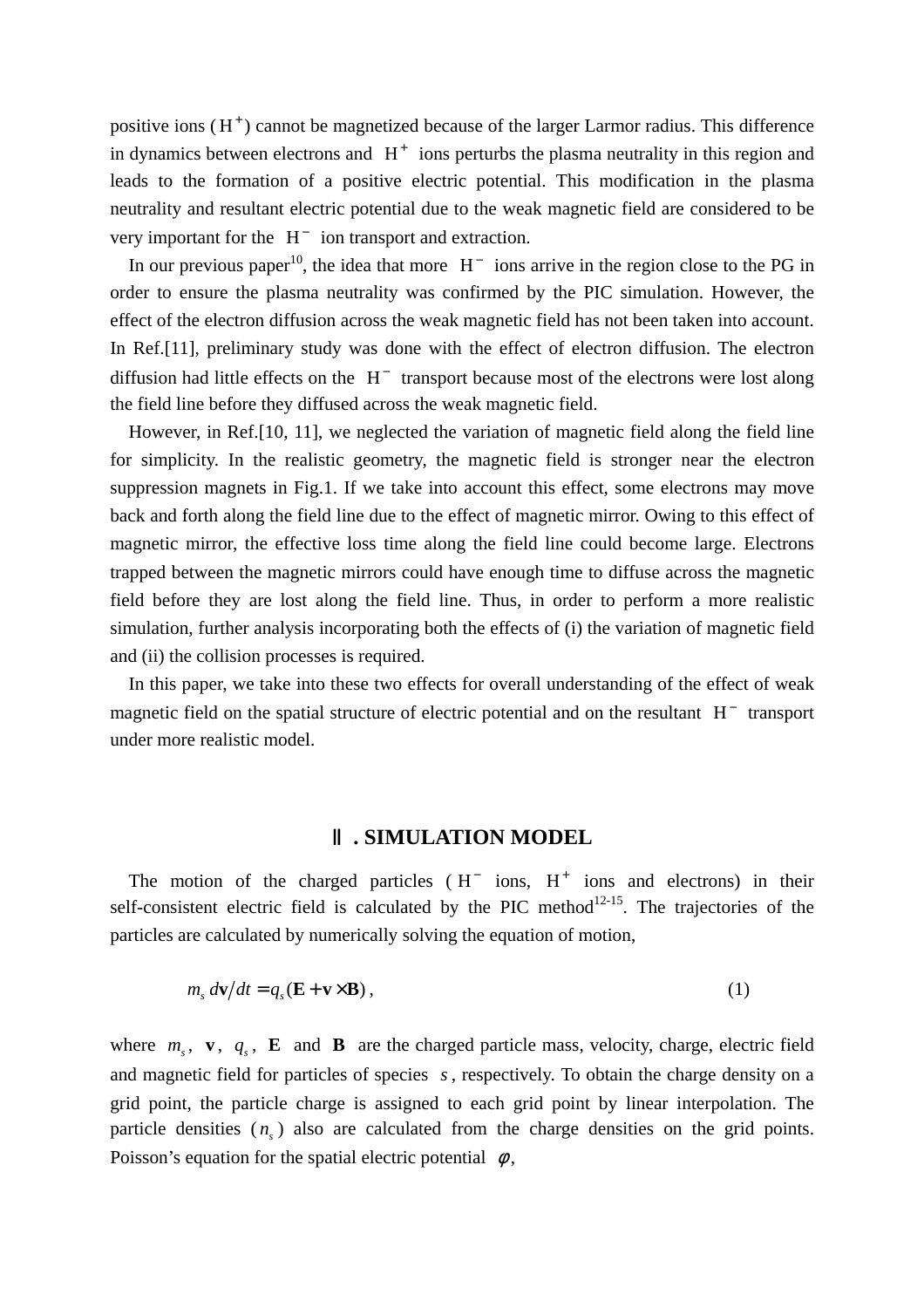$$
\nabla^2 \phi = -q(n_{H^+} - n_e - n_{H^-})/\varepsilon_0, \qquad (2)
$$

is solved by the finite difference method, where  $\varepsilon_0$  is the permittivity of free space. The numerical algorithm employed to solve Poisson's equation is the SIP (Stone's Strongly Implicit Procedure) method<sup>16</sup>.

The extractor used in the experiments consists of three electrodes, a plasma grid (PG), an extraction grid (EG) and an acceleration grid (AG), as shown in Fig.1 (a). The electrodes have an extraction aperture. A pair of magnets creating the weak magnetic field near the PG is located in the EG.

The magnets are installed in parallel on both sides of the extraction aperture as schematically shown in Fig.1 (b). The resultant magnetic lines of force are also shown in Fig.1 (b) with broken lines. We mainly focus on the limited region around the extraction aperture in this simulation. The coordinate system used in the analysis is also shown in Fig.1 (b). We assume a spatial uniformity in the  $z$ -direction near the extraction aperture, because the lengths of the magnets are relatively long in comparison with the extraction aperture and the edge effect of the magnetic field in the  $z$ -direction can be neglected. We therefore now confine our attention to the two-dimensional spatial profiles in the  $x - y$  plane in Fig.1 (b).

The model geometry in the simulation is shown in Fig.2 by including only the PG and EG. The weak magnetic field exists over the entire modeled region. In our previous study  $10-11$ , relatively a simple model for the magnetic field is employed. The magnetic field component was assumed to be only in the *y*-direction, namely  $B_y$ . A simple analytic expression with the Gaussian profile in the *x* -direction was used. As was pointed out in Sec.I, the variation of the magnetic field along the field line and the resultant magnetic mirror effect are considered to be important for electron diffusion. For this purpose, in this study, a pair of magnets with the infinite length in the  $z$ -direction is installed in the model geometry as shown in Fig.2. The magnetic filed has both components  $B_x$  and  $B_y$  in the present model. Figure 3 shows the spatial profile of the strength of magnetic field  $B = \sqrt{B_x^2 + B_y^2}$ . The magnetic field at each point is calculated by using the analytical solution based on the magnetic charge model<sup>17</sup>.

Electron diffusion across the weak magnetic field is taken into account by Monte-Carlo method in the following manner. For each time step of integration, to judge if the collision event takes place or not, the path length estimator algorithm<sup>18</sup> has been employed. The probability for electrons to collide with  $H^+$  ions and neutrals is estimated as  $P_e = 1 - \exp(-\sum_i V_e^{tot} \Delta t)$ . Here,  $\Delta t$  is the time step of integration and  $V_e^{tot}$  is the total collision frequency of electrons including two kinds of collisions, electron-neutral and electron-ion collisions;  $v_e^{tot} = v_{en} + v_{ei}$ . Electron-electron collisions are neglected, since like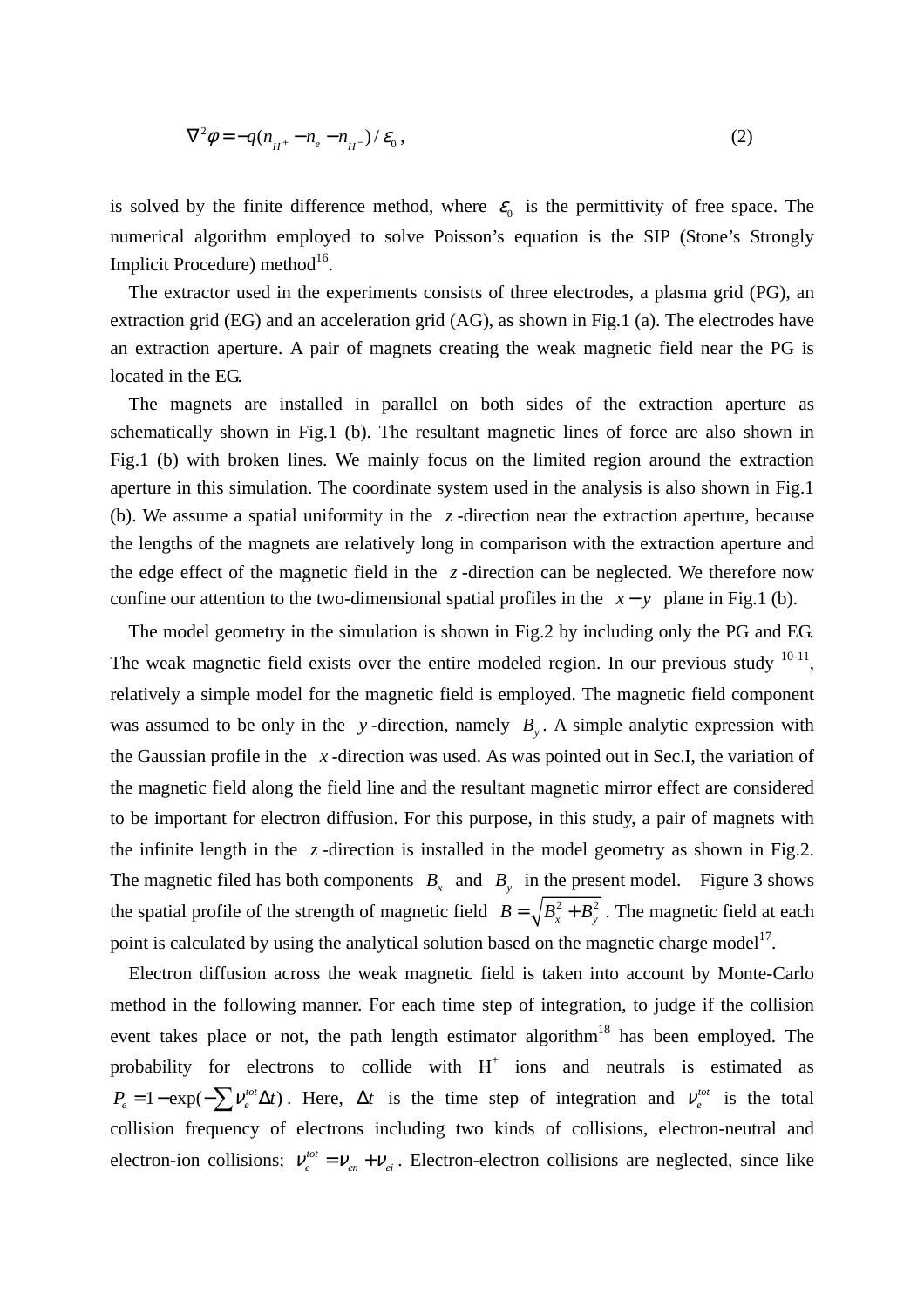particle collisions are not important for the spatial diffusion across the magnetic field. The electron speed  $v_e$  is assumed to be almost unchanged before and after collision because of large mass difference in electron-neutral and electron-ion collisions. If once the collision event takes place, then the scattering angles  $\theta$  and  $\phi$  are chosen randomly from an isotopic distribution. The Monte Carlo collision model employed here is relatively simple. For example, it does not take into account the small scattering feature of Coulomb scattering, i.e., electron-ion collision. However, at least, as far as the diffusion in the uniform *B*-field with  $(\omega_c / v_e^{tot})^2 >> 1$  is concerned, this model gives the same result of a particle diffusion coefficient  $D_{\perp} = r_L^2 V_e^{tot}$  as that obtained from the fluid model, where  $\omega_c$  and  $r_L$  are the cyclotron frequency and Larmor radius, respectively.

left-hand boundary ( $x = 0$ ) be the upstream boundary; we call this boundary 'Plasma Line ( $\Gamma$ ) are  $\Gamma_{H^+} = \Gamma^-$ ,  $\Gamma^- = \Gamma_e + \Gamma_{H^-}$  and  $\Gamma_{H^-} / \Gamma^- = 0.1$ , where  $\Gamma_{H^+}$ ,  $\Gamma_e$  and  $\Gamma_{H^-}$  $H^+$  ion flux, the electron flux and the  $H^-$  ion flux, respectively. The charged particles are launched isotropically from the PL in the  $x$ -direction. The initial velocity distribution is a Maxwellian distribution with temperatures  $T_e = 1.0 \text{ eV}$ ,  $T_{H^+} = 0.5 \text{ eV}$ ,  $T_{H^-} = 0.5 \text{ eV}$ . If the particles successively injected per time step. As shown in Fig.2, the wall at  $x = 4$  cm is  $(\phi = 0)$ . The particles reaching the PG or walls are removed from the calculation region. The wall at  $x = 5$  cm is used as EG, which is the right-hand boundary and has no extraction potential ( $\phi_{EG}$ ). As was discussed in Ref.[10,11], we have adjusted  $\phi_{EG}$  to an appropriate value ( $\phi_{EG}$  =10 V) in order to separate the pure effect of the transverse magnetic field from The initial condition of the calculation region is an empty computation region. Let the (PL)', shown in Fig.2. The plasma ( $x < 0$ ) is assumed to contain sources which maintain the plasma neutrality and stationary particle fluxes across the PL. Thus the electric field at the PL is zero and equal numbers of positively and negatively charged particles per time step are injected into the calculation region from the PL. The boundary conditions for the particle flux .1, where  $\Gamma_{H^+}$ ,  $\Gamma_e$  and  $\Gamma_{H^-}$  are the particles cross the PL from right to left, they are reloaded with new velocities in addition to used as the PG, which has an extraction aperture of 1 cm. The PG and wall potentials are fixed aperture. The conditions are the same as those for the walls and the PG except for the EG the penetration effect of the EG voltage on the  $H^-$  extraction.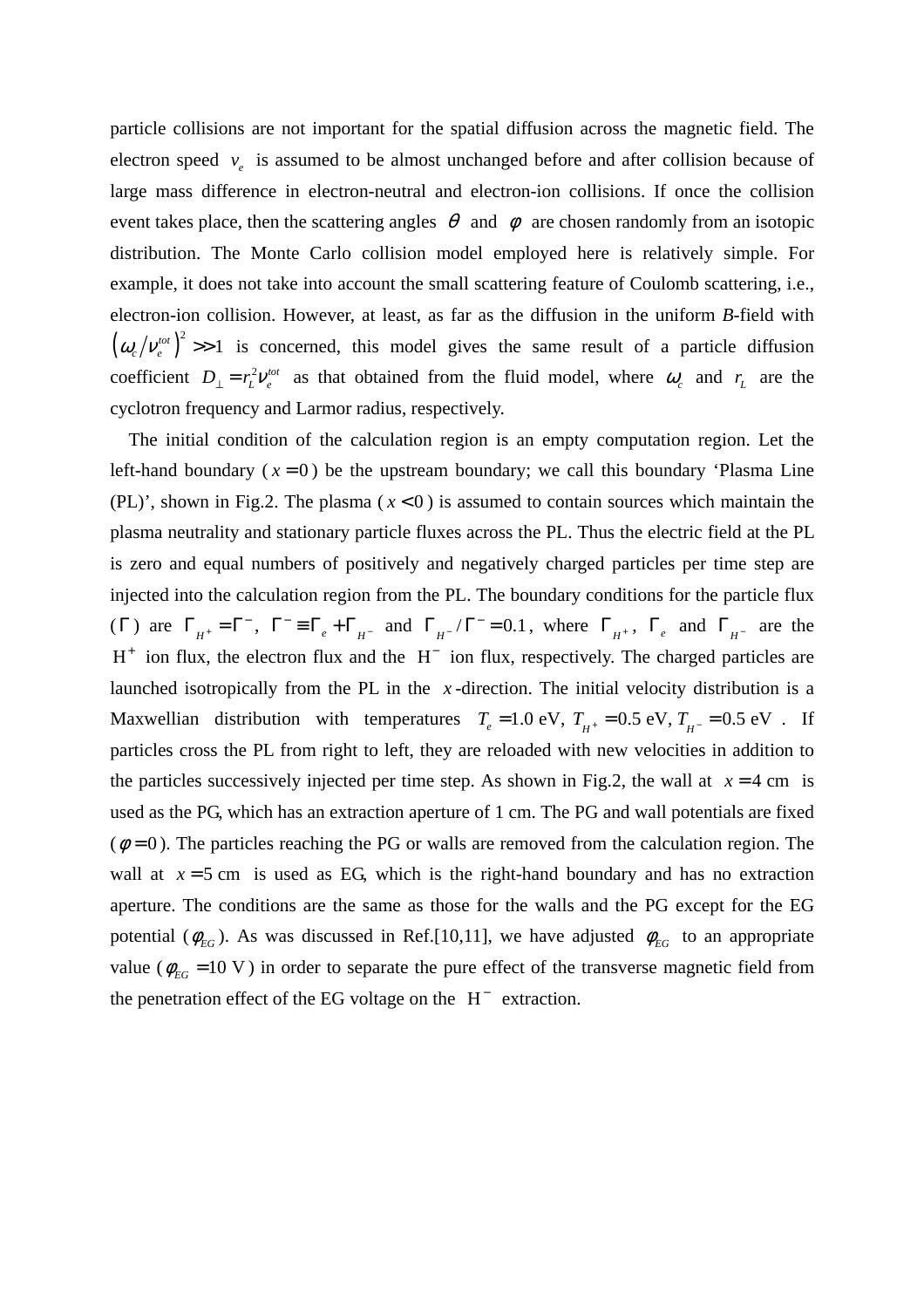## **. SIMULATION RESULTS**

In order to study the effects of a weak transverse magnetic field and electron diffusion across the field on  $H^-$  extraction, the following three cases are compared;

case (A)- without both effects of the magnetic field and electron diffusion,

case (B)- with only the effect of the weak magnetic field and

case (C)- with both effects of the weak magnetic field and electron diffusion.

Except for these effects, other conditions are the same as those in Sec.II for these three cases.

Figure 4 (a), (b) and (c) show the time evolution of calculated electrostatic potentials for each point along the LINE shown in Fig.4(d). Figure 4 (a), (b) and (c) are the results for case (A), (B) and (C), respectively. After about  $5 \times 10^5$  time steps, quasi-steady states have been reached for all the cases as seen from Fig.4.

Under these quasi-steady state conditions, the density profiles of  $H^+$  ions, electrons and  $H^-$  ions are compared for case (A), (B) and (C). In Fig.5, the density profiles are plotted versus the distance along the LINE shown in Fig.4(d) for each case. The densities are normalized by the first cell  $H^+$  density.

As in Ref.[10], the extraction of  $H^-$  ions for case (B) is significantly enhanced in comparison with case (A). Also, for case  $(C)$ , significant increase of  $H^-$  extraction compared with case (A) has been observed in the simulation. Due to the diffusion across the magnetic field, electron diffusion has a effect to weaken the trapping effect by the magnetic field. However, the enhancement factor of  $H^-$  current for case (C) has been about the same as that for case (B). To understand these features and the physical mechanism of the enhancement of the  $H^-$  extraction for both cases, we will make more detailed comparisons of the numerical results in the following subsections.

### **Comparison between collisionless cases**

To understand the pure and intrinsic effect of the weak magnetic field on the  $H^-$  transport, first we will make a comparison between two cases without the effect of electron diffusion, i.e., case (A) and case (B) in Fig.5. The comparison is useful as a basis for the understanding of the effect of electron diffusion discussed later in the next subsection.

The weak magnetic field drastically affects the density profiles of each species as seen from the comparison between Fig.5(a) and Fig.5(b). For case (B), electrons are magnetized by the magnetic field due to their small Larmor radius. Consequently, most of electrons are localized near the PL as shown in Fig.5(b). Thus, the computational domain can be divided into the following two characteristic regions: the 'Electron trapping region', the region from the PL to  $x \approx 1$  cm and the 'Effective extraction region', the region from the right-hand side of the 'Electron trapping region' to the PG (1 cm  $\le x \le 4$  cm). In the effective extraction region, electron density  $n_e$  is almost zero, while H<sup>+</sup> density  $n_{H^+}$  is comparable to H<sup>-</sup> density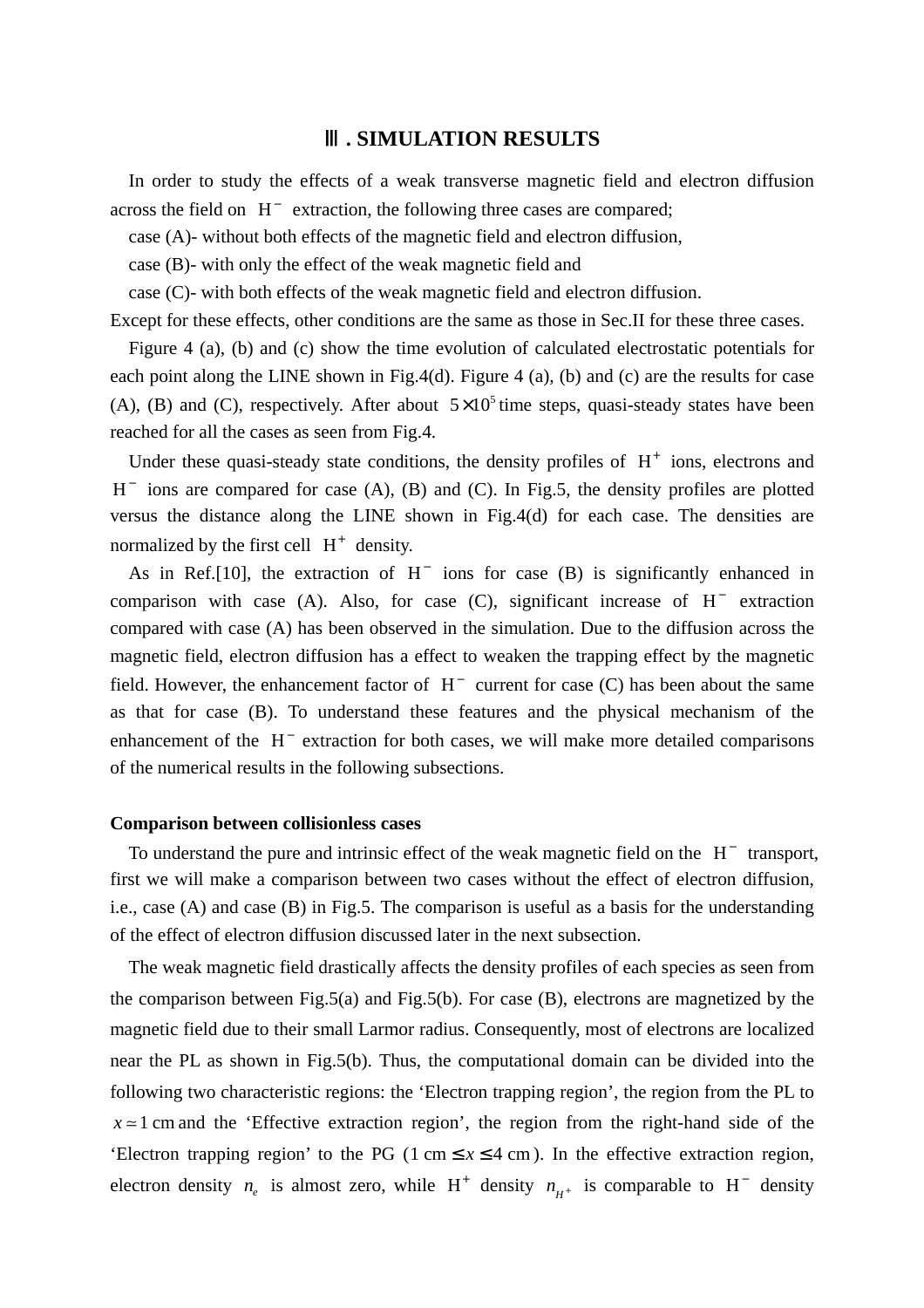$n_{H^-}$ . Negative ions are balanced with H<sup>+</sup> ions instead of electrons to maintain plasma neutrality.

The weak magnetic filed also affects the spatial structure of the electric potential. Figure 6 shows the potential profiles for (a) without and (b) with the weak magnetic field, respectively. Here, in Fig.6 (a) and (b), we concentrate on the region  $0 \text{ cm} \le x \le 3.5 \text{ cm}$  in order to see the difference between these two cases more clearly. As seen from Fig.6 (b), the potential has a characteristic positive peak at  $x \approx 1$  cm for case (B) with the week magnetic field, while there exists no such a positive potential peak for case (A). Due to the effect of week magnetic field, the spatial potential changes its spatial structure in such a way that it collects  $H^-$  ions. As a result, the  $H^-$  density in the effective extraction region increases as shown in Fig.5(b).

and the forward flow toward PG. The  $H^-$  ions collected in the effective extraction region The formation process of the potential peak has been already discussed in Ref.[10]. Here, we briefly summarize the main points. Electrons are magnetized by the weak magnetic field and localized in the electron trapping region. Then, a transverse electric field perpendicular to the magnetic field sets up to retard ion motion in the  $x$ -direction. In order to balance with electrons in the 'electron trapping region', some ions are attracted toward the PL by the transverse electric field, and some ions which have large velocity continue moving towards the PG. As a result, the magnetic field produces two  $H^+$  ion flows, i.e., back flow toward PL move together with  $H^+$  ions to ensure the plasma neutrality and reach the PG. The position of the potential peak is almost coincident with the point where the H+ ion flows stagnate. Thus, the H ions collected in the effective extraction region move together with  $H^+$  ions to ensure the plasma neutrality and reach the PG.

#### **Effects of the electron diffusion across the magnetic field**

To understand the effects of electron diffusion, now we are coming back to Fig.5. As seen from the comparison between Fig.5(b) and Fig.5(c), the density profiles of each species (electrons,  $H^+$  ion and  $H^-$  ion) are greatly changed by including the effect of electron diffusion.

For case (B) without electron diffusion, electrons never enter the region close to the PG as shown in Fig.5(b). On the other hand, for case (C), electrons diffuse out of the 'electron trapping region' and enter the 'effective extraction region' due to the diffusion across the magnetic filed as shown in Fig.5(c). As a result, the density profiles in Fig.5(c) for electrons and  $H^+$  ions are more similar to those for case (A) without the magnetic filed in Fig.5(a) than those for case (B) with the magnetic filed in Fig.5(b).

However, even if the effect of the electron diffusion is taken into account, still relatively a large amount of  $H^-$  ions reaches the region close to PG for case (C) than case (A). Consequently, not only electrons, but also  $H^-$  ions play a important role to maintain the plasma neutrality near the PG for case(C).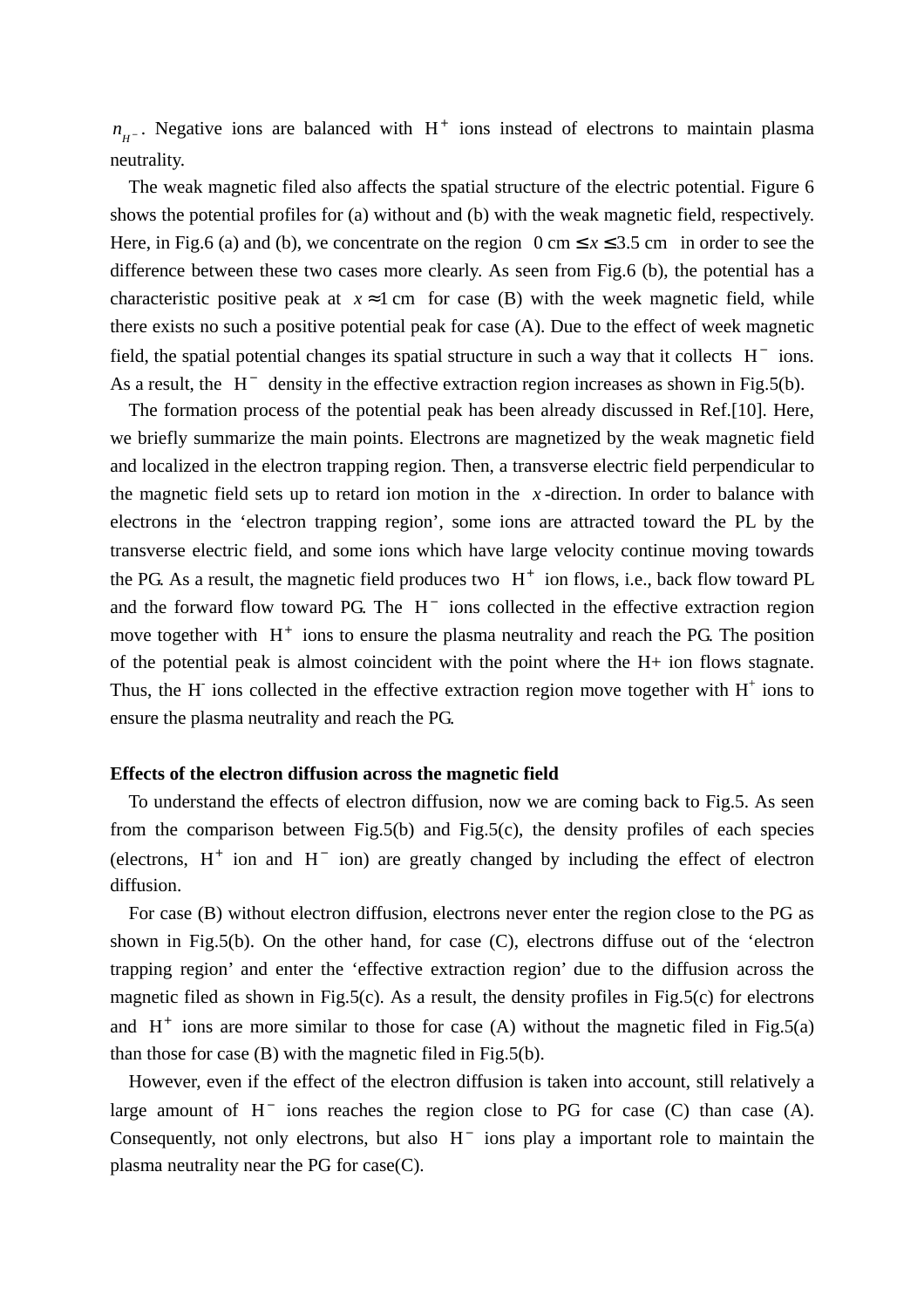Figure 7 shows a comparison of  $H^-$  density among case (A), (B) and (C). The negative ion densities are normalized by the  $H^-$  density in the first cell for case (C). In the region  $1 \text{ cm} \le x \le 3 \text{ cm}$ , the H<sup>-</sup> density for case (B) becomes larger compared with other cases. However, if we concentrate on the region near the PG (3 cm  $\leq x \leq 4$  cm),  $n_{H^-}$  for case (C) with the electron diffusion is comparable to case (B), or even slightly larger than that for case (B). The extraction current  $I_{H^-}(I_{H^-})$ :the H<sup>-</sup> current that passes through the extraction aperture in Fig.2) for case  $(C)$  is comparable to case  $(B)$ .

These characteristic features of  $H^-$  density and extraction current are closely related to the spatial structure of the electric potential. For case (B), electric potential has a peak at around  $x \approx 1$  cm as shown in Fig.6(b). As was discussed in the previous subsection and also in Ref.[10], the positive potential peak collects  $H^-$  ions from the electron trapping region into the effective extraction region. Injected  $H^-$  ions are accelerated into the region to the left of potential peak. After that, they are decelerated in the right of the potential peak. As a result,  $n_{H}$  becomes relatively large near the potential peak around 1 cm  $\leq x \leq 2$  cm for case (B) as shown in Fig.7.

On the other hand, no such a clear potential peak at  $x \approx 1$  cm was observed in the simulation for case (C) due to the effect of the electron diffusion across the magnetic field. As a result,  $n_{H^-}$  for case (C) in the region 1 cm  $\le x \le 2$  cm becomes small compared with case (B) as shown in Fig.7. Instead, for case (C), relatively small positive potential peak can be seen more close to the PG (at  $x \approx 3$  cm) as shown in Fig.8. Due to this positive potential peak close to the PG, the negative ion density for case (C) becomes comparable to case (B) or even slightly larger in this region  $(3cm < x \leq 4cm)$  in front of PG as shown in Fig.7.

Figure 9 shows a typical snap shot of the phase space  $(x, v_x)$  plot of each H<sup>+</sup> ion, i.e., clear retardation of H<sup>+</sup> ions is observed around  $x \approx 3$  cm as shown in Fig.9(b). The distribution of the *x* component of velocity  $v_x$  for H<sup>+</sup> ions along the LINE in Fig.4(d). Figure 9(a) and (b) correspond to the results for case (B) and case (C), respectively. As was pointed out in the previous subsection, for case  $(B)$ , a clear back flow of  $H^+$  ions arises with negative velocities ( $v_x < 0$ ) toward the PL, where the positive potential peak exists as shown in Fig.6(b). On the other hand, for case  $(C)$ , no such a clear back flow toward the PL is observed at  $x \approx 1$ cm. However, if we focus our attention to the region 2.5cm <  $x$  < 3.5cm, a position is almost coincident with the location of the potential peak  $x \approx 3$  cm in Fig.8. This modification of potential structure plays a important role to understand the increase in the  $H^-$  density in front of the PG in Fig.7 for case (C).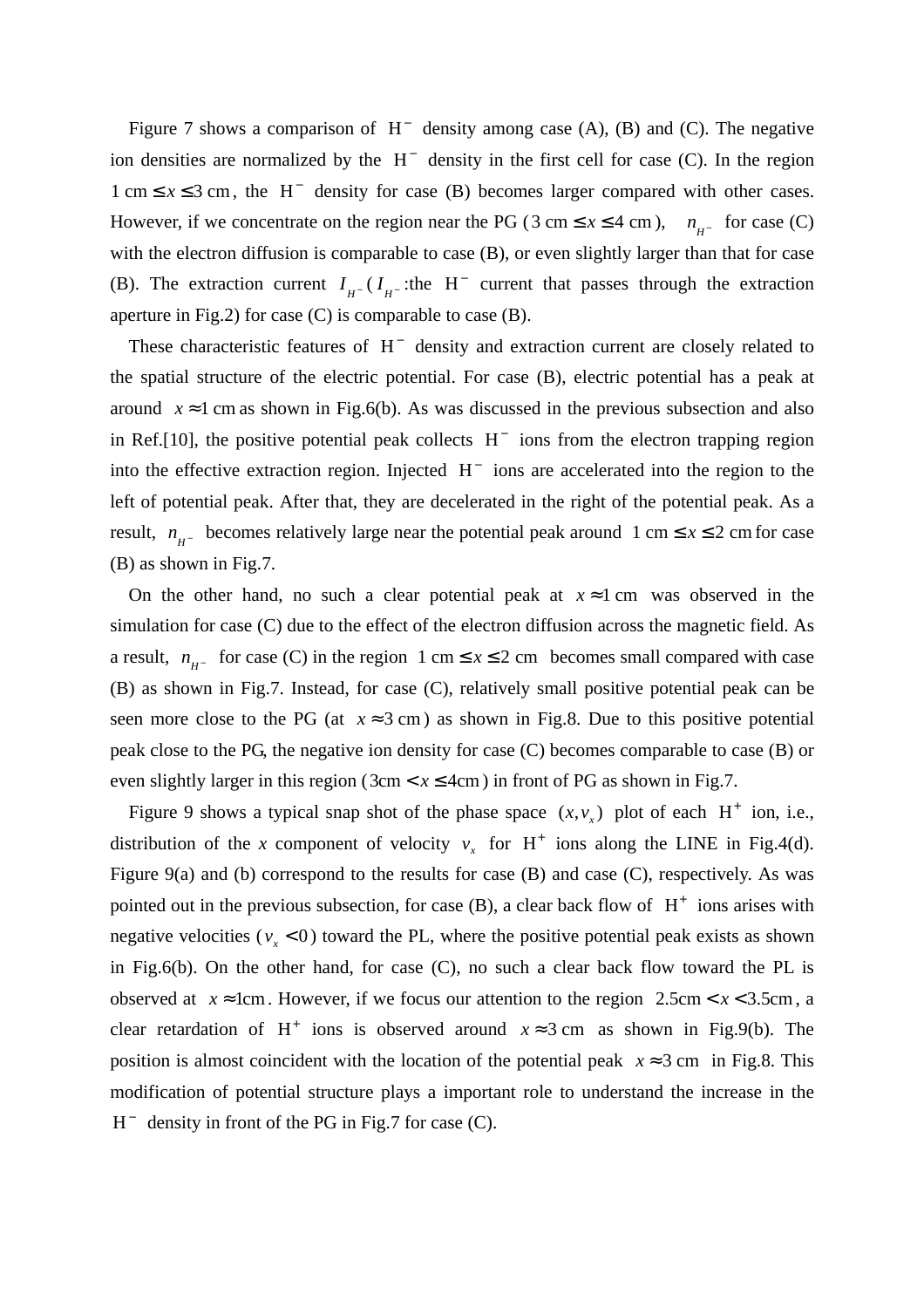## **. SUMMARY**

The effect of the weak transverse magnetic field on the  $H^-$  extraction in the negative ion source were studied by a 2D PIC simulation. In the present paper, electron diffusion across the magnetic field is taken into account.

Without the effect of the electron diffusion, electrons are magnetized by the magnetic field and localized in the electron trapping region. On the other hand, positive ions  $(H<sup>+</sup>)$  cannot be magnetized due to their large mass. This difference in dynamics between electrons and  $H^+$ ions has been verified to lead to the formation of the positive potential peak near the edge of the electron trapping region. The  $H^-$  ions are collected by the positive potential peak and move together with  $H^+$  ions towards the PG to ensure the plasma neutrality.

With the effect of electron diffusion, both diffused electrons and negative ions are balanced with  $H^+$  ions to maintain the plasma neutrality. As a result, the positive potential peak becomes smaller, but it moves closer to PG. Due to this positive potential peak close to the PG, the negative ion density becomes still comparable to the case without electron diffusion, or even slightly larger in front of PG. Consequently, even if we take into account the effect of electron diffusion across the magnetic field, the presence of magnetic field has a large contribution to the enhancement of the  $H^-$  extraction.

From these results, the intrinsic physical mechanism of the enhancement of  $H^-$  extraction observed in the simulation is possibly explained by the modification of plasma charge neutrality due to the weak transverse magnetic field and the formation of positive potential peak near the PG.

## **REFFERENCES**

- <sup>1</sup> M.Bacal, C.Michaut, L.I.Elizarov, and F.El Balghiti, Rev.Sci.Instrum. **67**, 1138(1996).
- 2 C.Courteile, J.Bruneteau, and M.Bacal, Rev.Sci.Instrum. **66**, 2533(1995).
- 3 F.El Balghiti-Sube, F.G.Baksht, and M.Bacal, Rev.Sci.Instrum. **67**, 2221(1996).
- 4 T.Sakurabayashi, A.Hatayama, K.Miyamoto, M.Ogasawara, and M.Bacal, Rev.Sci.Instrum. **73**, 1048(2002).
- 5 M.Uematsu, T.Morishita, A.Hatayama, and T. Sakurabayashi, Rev.Sci.Instrum. **71**, 883(2000).
- 6 A.Hatayama, T.Sakurabayashi, Y.Ishii, K.Makino, M.Ogasawara and M.Bacal, Rev.Sci.Instrum. **73**, 910(2002).
- 7 K.Makino, T.Sakurabayashi, A.Hatayama, K.Miyamot, M.Ogasawara, Rev.Sci.Instrum. **73**, 1051(2002).
- 8 M.Bacal, J.Bruneteau, and P.Devynck, Rev.Sci.Instrum. **59**, 2152(1988).
- 9 P.Devynck, M.Bacal, J.Bruneteau, and F. Hillion, Revue Phys.Appl. (Paris) **22**, 753(1987).
- 10 T.Sakurabayashi, A.Hatayama and M.Bacal, J.Appl.Phys. **95**, 3937(2004).
- 11 T.Sakurabayashi, A.Hatayama and M.Bacal, Rev.Sci.Instrum. **75**, 1770 (2004).
- 12 C.K.Birdsall and A.B.Langdon, *Plasma Physics via Computer Simulation* (McGraw-Hill, New York, 1985).
- 13 J.P.Verboncoeur, M.V.Alves, V.Vahedi and C..K.Birdsall, J.Comp.Phys. **104**, 321(1993).
- 14 W.S.Lawson, J.Comp.Phys. **80**, 253(1989).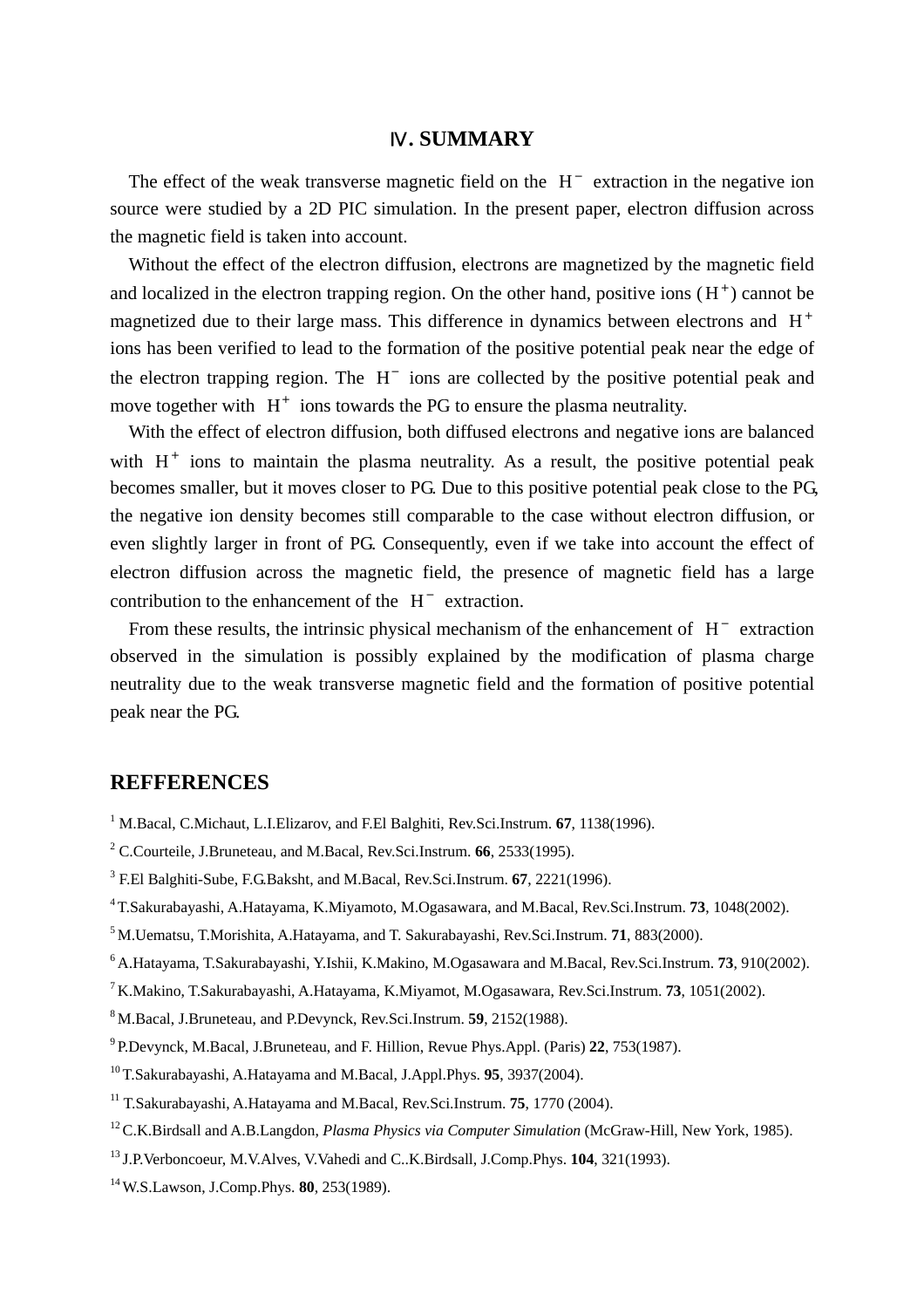- 15 R.J.Procassini, C.K.Birdsall, and E.C.Morse, Phys.Fluids B **2**, 3191(1990).
- 16 H.L.Stone, SIAM J.Numer.Anal. **5**, 530(1968).
- 17 Y.Ohara, M.Akiba, H.Horiike, H.Imai, Y.Okumura and S.Tanaka, J.Appl.Phys. **61**, 1323(1987).
- 18 M.H.Hughes and D.E.Post, J.Comp.Phys. **28**, 43(1978).



Fig.1 Schematic diagram of the negative ion source. (a) cross-sectional view with the enlargement of the extractor. The electrodes of the extraction system have three electrodes, (PG, EG and AG) and a pair of magnets create the weak magnetic field. (b) bird's–eye view of a pair of magnets. Magnetic lines of force are denoted by broken lines.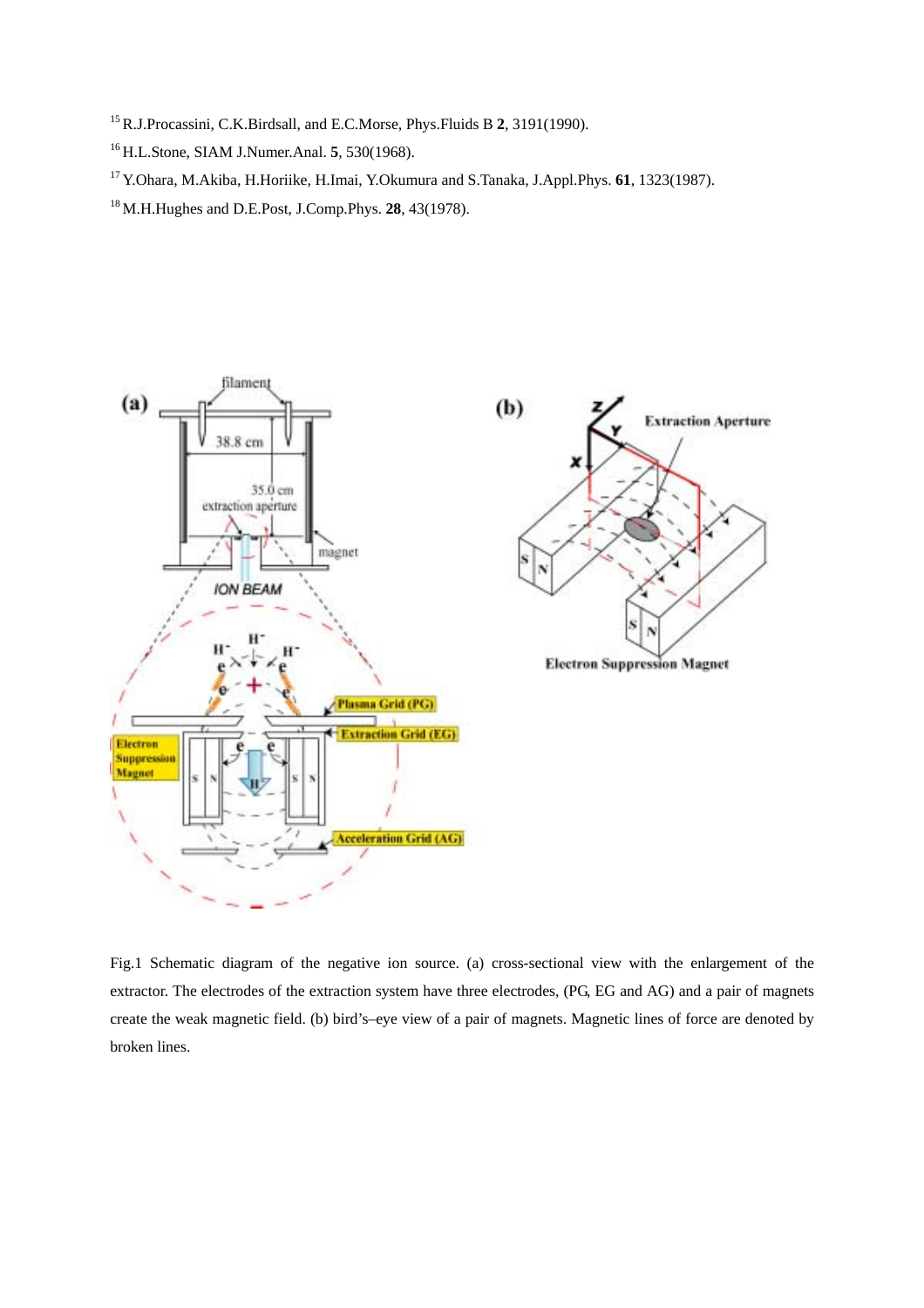

Fig.2 Schematic diagram of 2D particle simulation model used in this study. The left-hand boundary (PL:  $x = 0$  cm) is the upstream boundary. The wall at  $x = 4.0$  cm is used as PG, which has an extraction aperture of  $1.0 \text{ cm}$ . The wall at  $x = 5.0 \text{ cm}$  is used as EG.



Fig.3 Spatial profile of the weak magnetic field: (a) in the *x* -direction at  $y = 2.5$ cm and (b) in the  $x - y$ plane.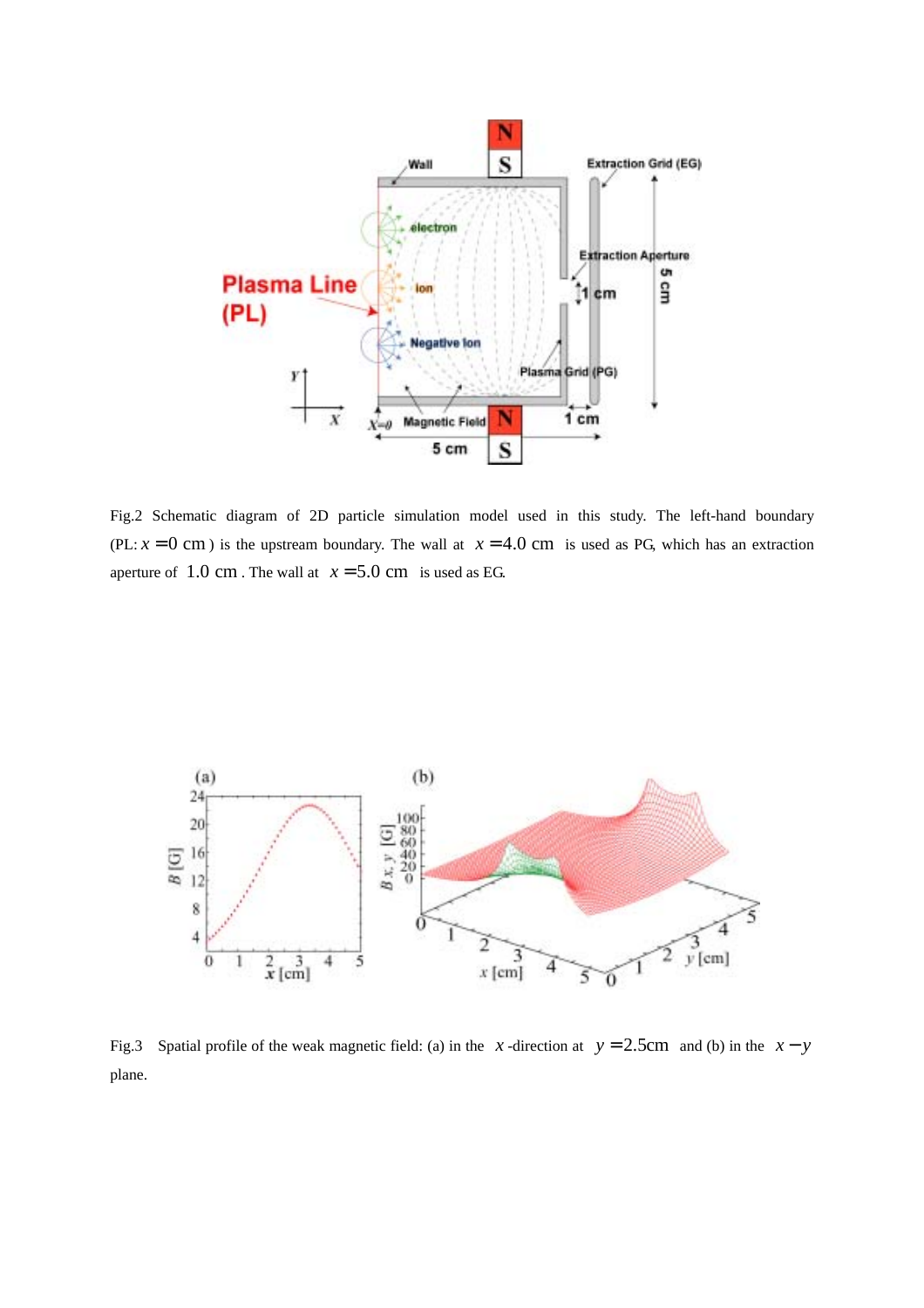

Fig.4 Time evolution of potentials (a) without the magnetic field and diffusion, (b) with only the weak magnetic field and (c) with both effects of the weak magnetic field and electron diffusion at points a~h in (d).



Fig.5 Variation of the charged particle densities versus the axial distance along the LINE shown in Fig.4 (c) for each case. Figure 5 (a), (b) and (c) are the results for case (A), (B) and (C), respectively. For case (A), the charge neutrality is maintained by mainly  $H^+$  ions and electrons. For case (B),  $H^-$  ions are balanced with  $H^+$ ions instead of electrons to maintain the plasma neutrality. For case (C), both negative ions and diffused electrons are balanced with  $H^+$  ions near the PG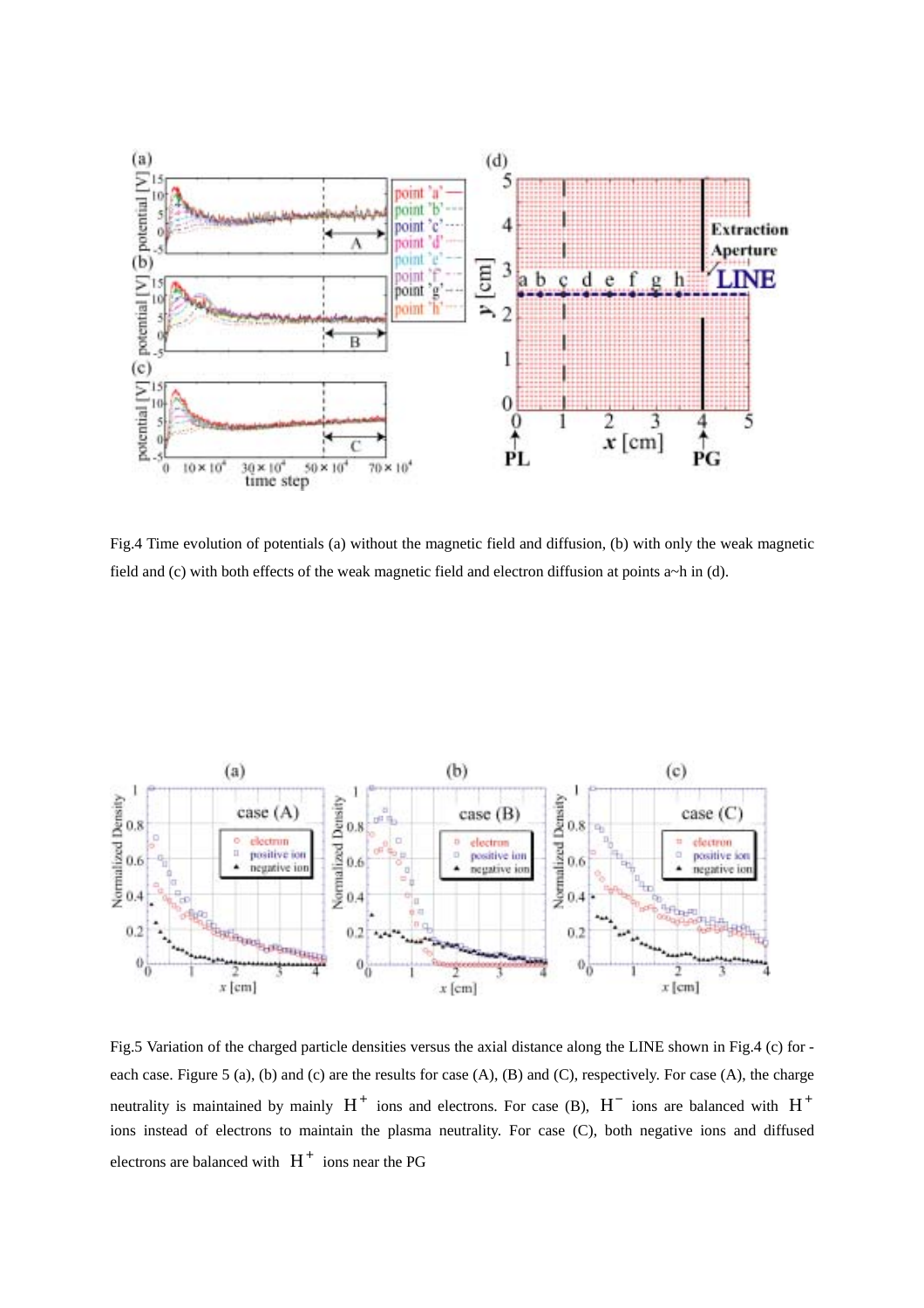

Fig.6 Structure of the potential in the region  $0 \text{ cm} \le x \le 3.5 \text{ cm}$  (a) without the weak magnetic field and (b) with the weak magnetic field. The electron diffusion is not taken into account for both cases.



Fig.7 Comparison of spatial profiles of negative ion density among case (A), (B) and (C).